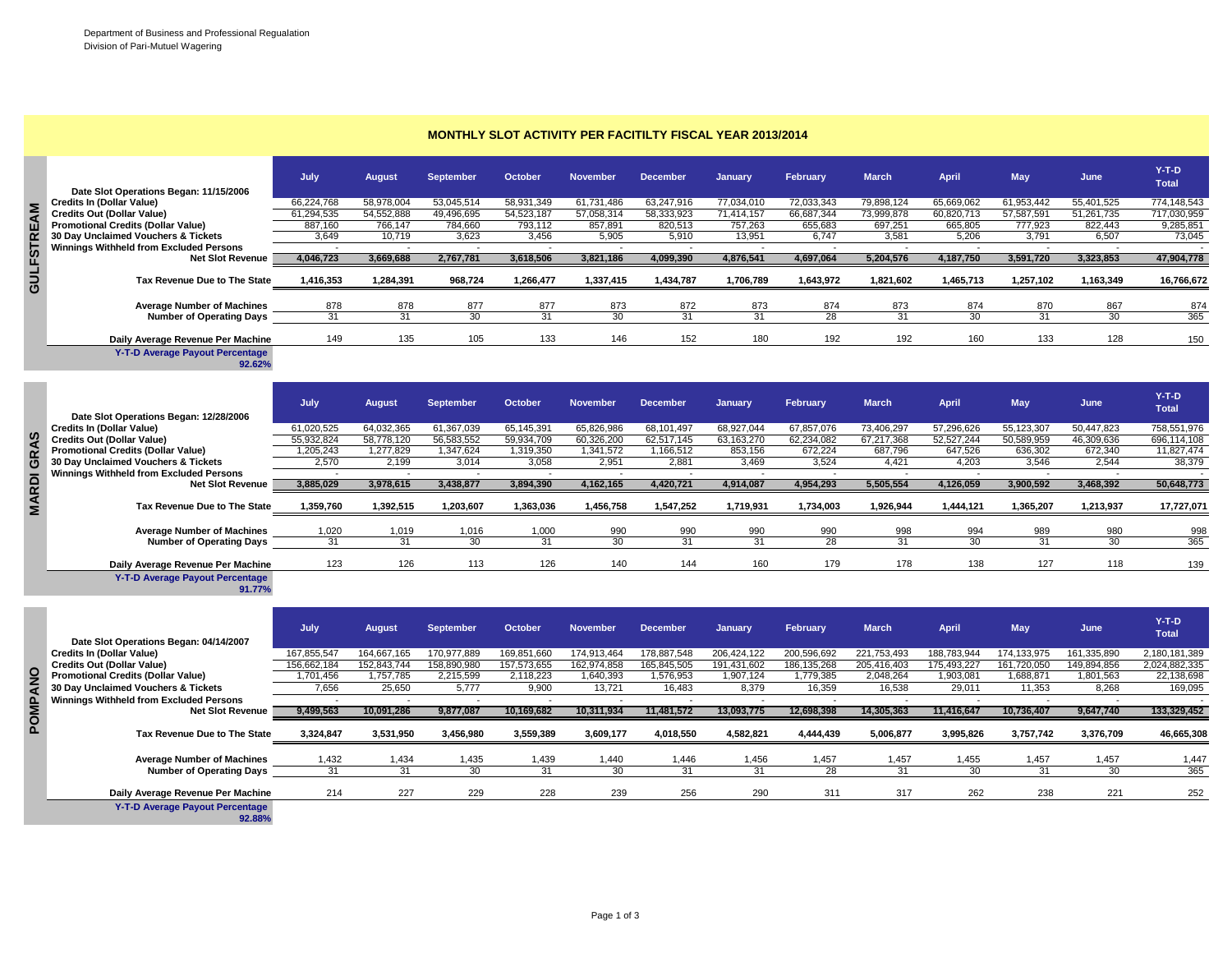| Date Slot Operations Began: 10/15/2009    | July        | <b>August</b> | September  | October    | <b>November</b> | <b>December</b> | January     | February    | <b>March</b> | <b>April</b> | May         | June        | $Y-T-D$<br><b>Total</b> |
|-------------------------------------------|-------------|---------------|------------|------------|-----------------|-----------------|-------------|-------------|--------------|--------------|-------------|-------------|-------------------------|
| <b>Credits In (Dollar Value)</b>          | 115,975,260 | 108,896,186   | 96,195,980 | 97,146,055 | 101,291,468     | 103,635,667     | 106,849,762 | 107,498,745 | 117.724.442  | 112.848.352  | 112.157.082 | 109,391,404 | 1,289,610,403           |
| <b>Credits Out (Dollar Value)</b>         | 109,034,435 | 101.975.768   | 90,002,524 | 90,957,165 | 95,302,123      | 97.448.024      | 100,402,216 | 100,948,031 | 110,291,906  | 105,960,296  | 105,240,771 | 102,846,357 | 1,210,409,617           |
| <b>Promotional Credits (Dollar Value)</b> | 88,695      | 97,955        | 349,435    | 270,240    | 220.450         | 240,595         | 108,990     | 112,615     | 297.265      | 165.770      | 170,465     | 278,860     | 2,401,335               |
| 30 Day Unclaimed Vouchers & Tickets       | 4.961       | 2.117         | 4.289      | 2.837      | 9,878           | 2.577           | 2.339       | 1,805       | 2.634        | 2,012        | 4,686       | 3,772       | 43,907                  |
| Winnings Withheld from Excluded Persons   |             |               |            |            |                 |                 |             |             |              |              | 2.985       |             | 2,985                   |
| <b>Net Slot Revenue</b>                   | 6,857,091   | 6,824,580     | 5,848,310  | 5,921,487  | 5,778,773       | 5,949,624       | 6,340,895   | 6,439,904   | 7,137,905    | 6,724,298    | 6,753,517   | 6,269,958   | 76,846,343              |
| Tax Revenue Due to The State              | 2,399,982   | 2,388,603     | 2,046,908  | 2,072,520  | 2,022,571       | 2,082,368       | 2,219,313   | 2,253,966   | 2,498,267    | 2,353,504    | 2,363,731   | 2,194,485   | 26,896,220              |
| <b>Average Number of Machines</b>         | 802         | 801           | 801        | 801        | 799             | 801             | 800         | 800         | 801          | 800          | 798         | 802         | 801                     |
| <b>Number of Operating Days</b>           |             | 31            |            | 31         | 30              | 31              | 31          | 28          | 31           | 30           | 31          | 30          | 365                     |
| Daily Average Revenue Per Machine         | 276         | 275           | 243        | 238        | 241             | 240             | 256         | 288         | 288          | 280          | 273         | 261         | 263                     |
| M.T. B. Accounts Batterie Banagueran      |             |               |            |            |                 |                 |             |             |              |              |             |             |                         |

| <b>Promotional Credits (Dollar Value)</b>                                   | 88,695                   | 97,955        | 349,435          | 270,240        | 220,450                  | 240,595         | 108,990                  | 112,615        | 297,265                  | 165,770    | 170,465                  | 278,860    | 2,401,335               |
|-----------------------------------------------------------------------------|--------------------------|---------------|------------------|----------------|--------------------------|-----------------|--------------------------|----------------|--------------------------|------------|--------------------------|------------|-------------------------|
| 30 Day Unclaimed Vouchers & Tickets                                         | 4,961                    | 2,117         | 4,289            | 2,837          | 9,878                    | 2,577           | 2,339                    | 1,805          | 2,634                    | 2,012      | 4,686                    | 3,772      | 43,907                  |
| Winnings Withheld from Excluded Persons                                     |                          |               |                  |                |                          |                 |                          |                | $\overline{\phantom{a}}$ |            | 2,985                    |            | 2,985                   |
| Net Slot Revenue                                                            | 6,857,091                | 6,824,580     | 5,848,310        | 5,921,487      | 5,778,773                | 5,949,624       | 6,340,895                | 6,439,904      | 7,137,905                | 6,724,298  | 6,753,517                | 6,269,958  | 76,846,343              |
| Tax Revenue Due to The State                                                | 2,399,982                | 2,388,603     | 2,046,908        | 2,072,520      | 2,022,571                | 2,082,368       | 2,219,313                | 2,253,966      | 2,498,267                | 2,353,504  | 2,363,731                | 2,194,485  | 26,896,220              |
|                                                                             |                          |               |                  |                |                          |                 |                          |                |                          |            |                          |            |                         |
| <b>Average Number of Machines</b>                                           | 802                      | 801           | 801              | 801            | 799                      | 801             | 800                      | 800            | 801                      | 800        | 798                      | 802        | 801                     |
| <b>Number of Operating Days</b>                                             | 31                       | 31            | 30               | 31             | 30                       | 31              | 31                       | 28             | 31                       | 30         | 31                       | 30         | 365                     |
| Daily Average Revenue Per Machine                                           | 276                      | 275           | 243              | 238            | 241                      | 240             | 256                      | 288            | 288                      | 280        | 273                      | 261        | 263                     |
| Y-T-D Average Payout Percentage<br>93.86%                                   |                          |               |                  |                |                          |                 |                          |                |                          |            |                          |            |                         |
| Date Slot Operations Began: 01/22/2010                                      | July                     | <b>August</b> | <b>September</b> | October        | <b>November</b>          | <b>December</b> | January                  | February       | <b>March</b>             | April      | <b>May</b>               | June       | $Y-T-D$<br><b>Total</b> |
| <b>Credits In (Dollar Value)</b>                                            | 85,781,922               | 83,629,365    | 80,682,516       | 80,744,589     | 81,018,040               | 85,707,952      | 80,457,851               | 83,350,660     | 90,865,137               | 82,795,621 | 82,074,894               | 78,372,983 | 995,481,528             |
| <b>Credits Out (Dollar Value)</b>                                           | 78,073,416               | 75,947,465    | 73,635,607       | 73,580,736     | 73,852,143               | 78,068,689      | 73,080,824               | 75,742,193     | 82,434,371               | 75,280,166 | 74,248,562               | 71,027,416 | 904,971,587             |
| <b>Promotional Credits (Dollar Value)</b>                                   | 1,540,104                | 1,451,600     | 1,411,685        | 1,392,005      | 1,235,182                | 1,596,455       | 1,326,948                | 1,207,460      | 1,369,983                | 1,359,991  | 1,280,061                | 1,342,283  | 16,513,759              |
| 30 Day Unclaimed Vouchers & Tickets                                         | 3,351                    | 3,539         | 3,232            | 3,419          | 2,649                    | 3,005           | 3,398                    | 3,706          | 3,338                    | 3,665      | 3,356                    | 3,021      | 39,679                  |
| <b>Winnings Withheld from Excluded Persons</b>                              | $\overline{\phantom{a}}$ |               |                  | $\overline{a}$ | $\overline{\phantom{a}}$ |                 | $\overline{\phantom{a}}$ | $\overline{a}$ | $\overline{\phantom{a}}$ | 5,038      | $\overline{\phantom{a}}$ | 3,750      | 8,788                   |
| <b>Net Slot Revenue</b>                                                     | 6,171,752                | 6,233,839     | 5,638,456        | 5,775,266      | 5,933,364                | 6,045,813       | 6,053,477                | 6,404,712      | 7,064,121                | 6,164,167  | 6,549,627                | 6,006,305  | 74,044,650              |
|                                                                             |                          |               |                  |                |                          |                 |                          |                |                          |            |                          |            |                         |
| Tax Revenue Due to The State                                                | 2,160,113                | 2,181,844     | 1,973,460        | 2,021,343      | 2,076,677                | 2,116,034       | 2,118,717                | 2,241,649      | 2,472,442                | 2,157,459  | 2,292,369                | 2,102,207  | 25,915,627              |
|                                                                             |                          |               |                  |                |                          |                 |                          |                |                          |            |                          |            |                         |
| <b>Average Number of Machines</b>                                           | 1,215                    | 1,215         | 1,219            | 1,218          | 1,149                    | 1,142           | 1,143                    | 1,136          | 1,130                    | 1,129      | 1,130                    | 1,124      | 1,166                   |
| <b>Number of Operating Days</b>                                             | 31                       | 31            | 30               | 31             | 30                       | 31              | 31                       | 28             | 31                       | 30         | 31                       | 30         | 365                     |
| Daily Average Revenue Per Machine<br><b>Y-T-D Average Payout Percentage</b> | 164                      | 166           | 154              | 153            | 172                      | 171             | 171                      | 201            | 202                      | 182        | 187                      | 178        | 174                     |
| 90.91%                                                                      |                          |               |                  |                |                          |                 |                          |                |                          |            |                          |            |                         |
| Date Slot Operations Began: 01/23/2012                                      | July                     | <b>August</b> | <b>September</b> | October        | <b>November</b>          | <b>December</b> | <b>January</b>           | February       | <b>March</b>             | April      | May                      | June       | $Y-T-D$<br><b>Total</b> |
| <b>Credits In (Dollar Value)</b>                                            | 95,939,426               | 88.640.280    | 67,883,311       | 72,730,934     | 80,170,558               | 85,140,017      | 77,038,987               | 79,440,042     | 90,666,130               | 82,202,049 | 83,814,006               | 68.660.688 | 972,326,430             |
| <b>Credits Out (Dollar Value)</b>                                           | 88,917,939               | 82,197,636    | 62,977,334       | 67,403,586     | 74,786,166               | 79,620,537      | 71,766,973               | 73,699,405     | 84,366,995               | 76,653,011 | 78,334,869               | 64,066,788 | 904,791,238             |
| <b>Promotional Credits (Dollar Value)</b>                                   | 1,284,169                | 1,085,957     | 587,117          | 739,562        | 743,189                  | 864,979         | 849,881                  | 707,772        | 769,819                  | 754,136    | 692,996                  | 377,834    | 9,457,412               |
| 30 Day Unclaimed Vouchers & Tickets                                         | 14,521                   | 10,210        | 8,490            | 8,786          | 9,007                    | 8,522           | 3,274                    | 4,565          | 10,690                   | 7,052      | 13,709                   | 9,490      | 108,316                 |
| Winnings Withheld from Excluded Persons                                     |                          |               |                  |                |                          |                 |                          |                |                          |            |                          |            |                         |
| <b>Net Slot Revenue</b>                                                     | 5,751,839                | 5,366,897     | 4,327,350        | 4,596,573      | 4,650,209                | 4,663,023       | 4,425,406                | 5,037,430      | 5,540,007                | 4,801,954  | 4,799,850                | 4,225,556  | 58,186,095              |
| Tax Revenue Due to The State                                                | 2,013,143                | 1,878,414     | 1,514,573        | 1,608,800      | 1,627,573                | 1,632,058       | 1,548,892                | 1,763,101      | 1,939,003                | 1,680,684  | 1,679,948                | 1,478,945  | 20,365,133              |

|      | Date Slot Operations Began: 01/23/2012         | July       | <b>August</b> | <b>September</b> | October    | <b>November</b> | <b>December</b> | January    | February   | <b>March</b> | <b>April</b> | May        | June       | $Y-T-D$<br><b>Total</b> |
|------|------------------------------------------------|------------|---------------|------------------|------------|-----------------|-----------------|------------|------------|--------------|--------------|------------|------------|-------------------------|
|      | <b>Credits In (Dollar Value)</b>               | 95,939,426 | 88,640,280    | 67,883,311       | 72,730,934 | 80.170.558      | 85,140,017      | 77,038,987 | 79.440.042 | 90,666,130   | 82,202,049   | 83,814,006 | 68,660,688 | 972,326,430             |
|      | <b>Credits Out (Dollar Value)</b>              | 88,917,939 | 82.197.636    | 62.977.334       | 67,403,586 | 74.786.166      | 79,620,537      | 71,766,973 | 73,699,405 | 84.366.995   | 76,653,01    | 78.334.869 | 64,066,788 | 904,791,238             |
|      | <b>Promotional Credits (Dollar Value)</b>      | 1,284,169  | 1,085,957     | 587,117          | 739,562    | 743.189         | 864,979         | 849,881    | 707.772    | 769.819      | 754,136      | 692,996    | 377,834    | 9,457,412               |
|      | 30 Day Unclaimed Vouchers & Tickets            | 14.521     | 10.210        | 8.490            | 8.786      | 9.007           | 8.522           | 3.274      | 4.565      | 10.690       | 7.052        | 13.709     | 9.490      | 108,316                 |
|      | <b>Winnings Withheld from Excluded Persons</b> |            |               |                  |            |                 |                 |            |            |              |              |            |            |                         |
| っ    | <b>Net Slot Revenue</b>                        | 5,751,839  | 5,366,897     | 4,327,350        | 4,596,573  | 4,650,209       | 4,663,023       | 4,425,406  | 5,037,430  | 5,540,007    | 4,801,954    | 4,799,850  | 4,225,556  | 58,186,095              |
|      |                                                |            |               |                  |            |                 |                 |            |            |              |              |            |            |                         |
| Ξ    | Tax Revenue Due to The State                   | 2,013,143  | 1,878,414     | 1,514,573        | 1,608,800  | 1,627,573       | 1,632,058       | 1,548,892  | 1,763,101  | 1,939,003    | 1,680,684    | 1,679,948  | 1,478,945  | 20,365,133              |
| MIAI | <b>Average Number of Machines</b>              | 1.048      | 1.048         | 1.048            | 1,048      | 1.048           | 1.048           | 0.048      | 1,048      | 1.048        | 1.044        | 1,013      | 1,014      | 1,042                   |
|      | <b>Number of Operating Days</b>                | 31         | 31            | 30               | 31         | 30              | 31              | 31         | 28         | 31           | 30           | 31         | 30         | 365                     |
|      | Daily Average Revenue Per Machine              | 177        | 165           | 138              | 141        | 148             | 144             | 136        | 172        | 171          | 153          | 153        | 139        | 153                     |

**93.05%**